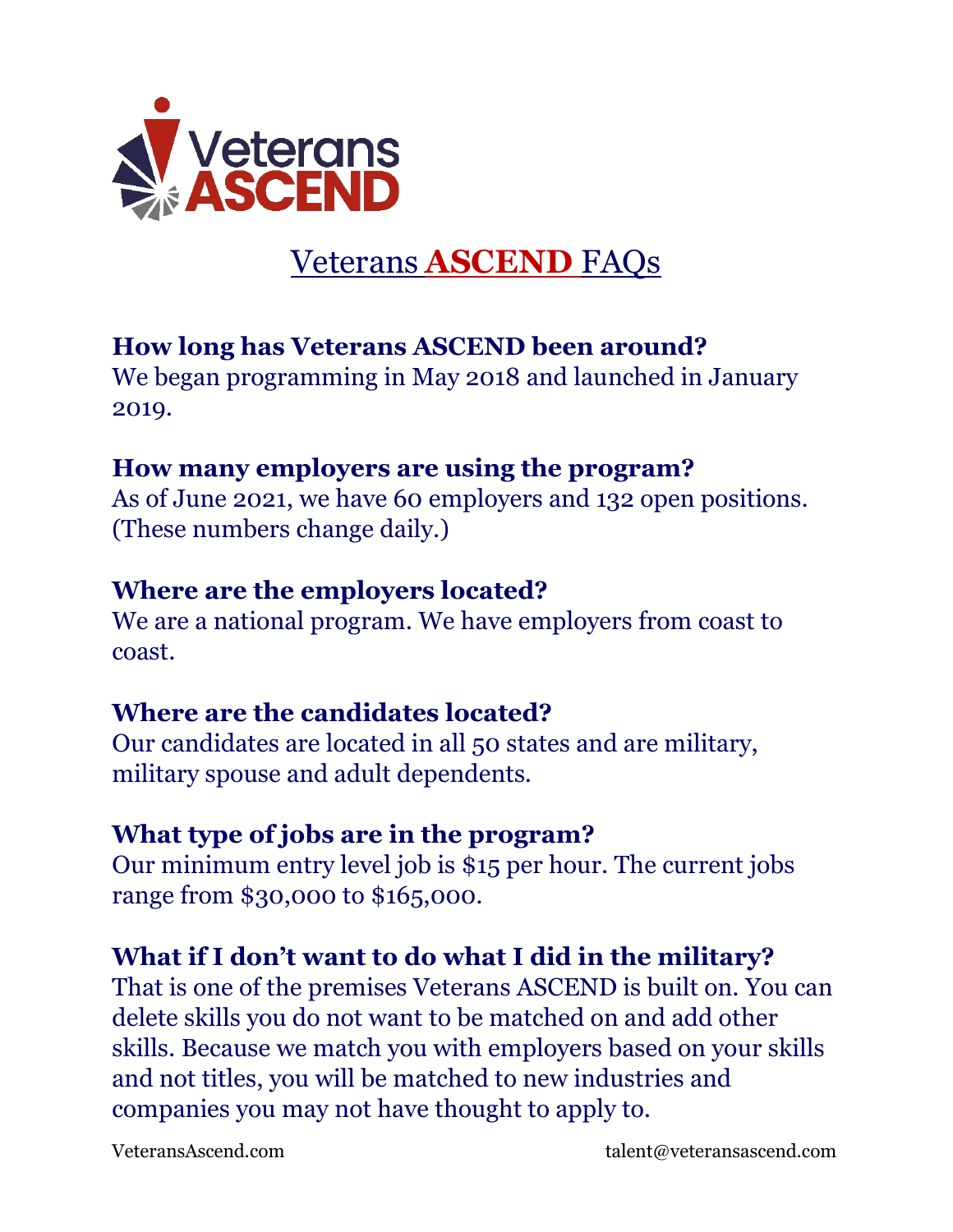

#### **How many veterans are in the program?**

As of June 2021, we have over 8,000.

## **How many veterans have been hired through Veterans ASCEND?**

Because our program is about the connection points between veterans and employers, we measure our impact and success based on the number of interviews (or profile unlocks by the employers). As of June 2021, our interview rate is 93%.

# **What other services does Veterans ASCEND provide?**

We focus on the connection to an interview and opening doors to career opportunities. We do educational webinars each month bringing in subject matter experts to provide insights and guidance on your career after the military. For any other services, we have an extensive nationwide resource list and we can refer you accordingly.

#### **How many employees work at Veterans ASCEND?**

We currently have 5 employees. All employees are veterans or military spouses.

## **Does Veterans ASCEND share or sell data from their program?**

We do not. Only employers who have an active subscription have access to data. We also do not ask for sensitive data such as birthdate or SSN.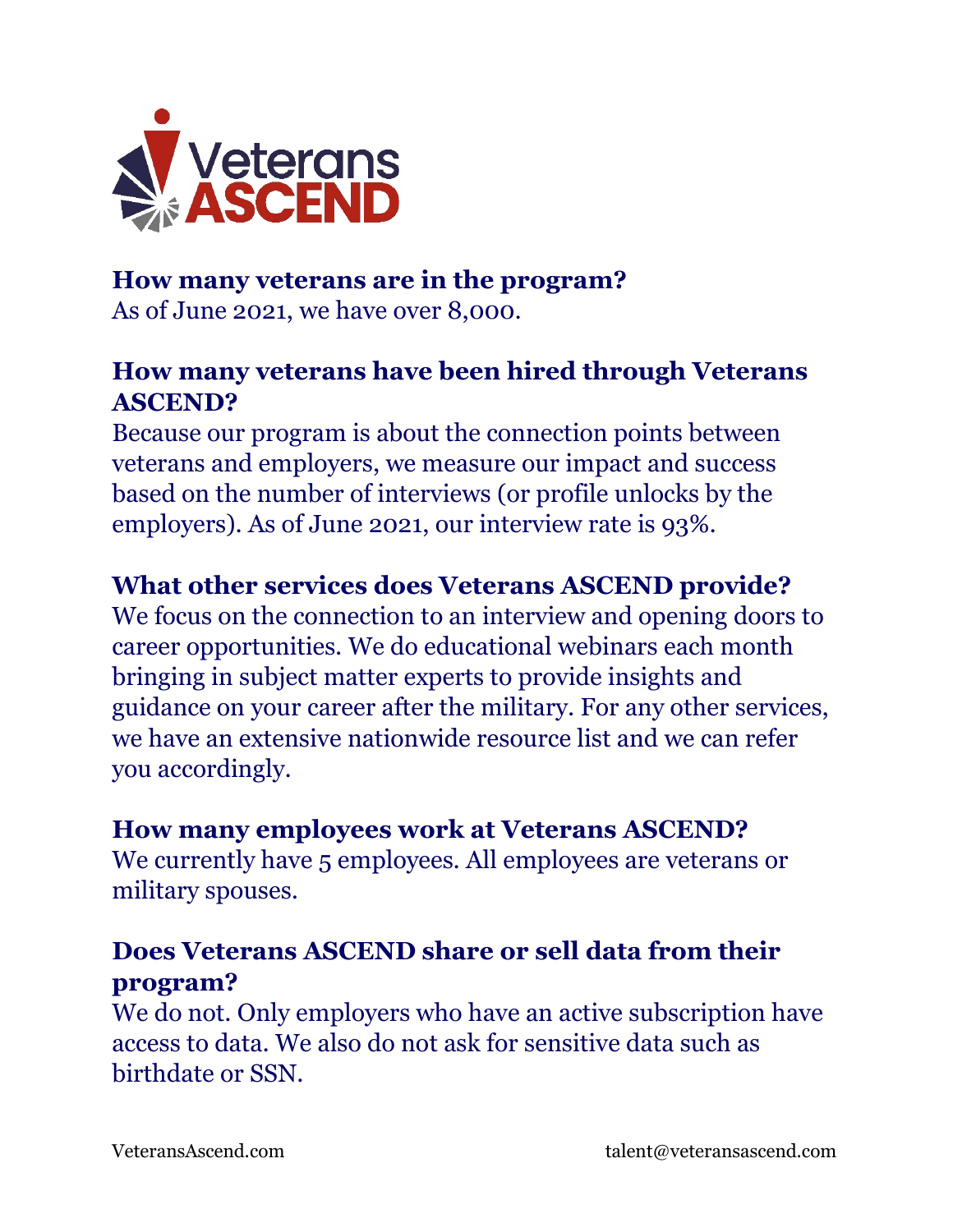

# **Do you share employers' salary ranges?**

We do not share employers' salary ranges with anyone, including candidates.

## **My MOS, NEC, or AFSC is not listed. Why not and what do I do?**

Some of the military skill codes (MOS, NECs, AFSCs, etc.) have been newly added, retired, changed or deleted. Please email [talent@veteransascend.com](mailto:talent@veteransascend.com) to let us know your branch and the skill code that is missing. We will research it and either add it immediately or let you know the new/changed code information so you know which code to select. Additionally, you can search by the word name of your skill code. Instead of typing in "11B", you can type in "Infantry" and the code will pop up.

## **As an employer, what if I don't see the "Base Career" I need for my job profile?**

To get your base career added into our program, please email the title of the position to **talent@veteransascend.com**.

#### **Can spouses use the program?**

Absolutely! And adult dependent children can too!

## **Where can I put in my civilian occupations?**

You are able to choose civilian occupations as well as military skill codes to populate your skills list.